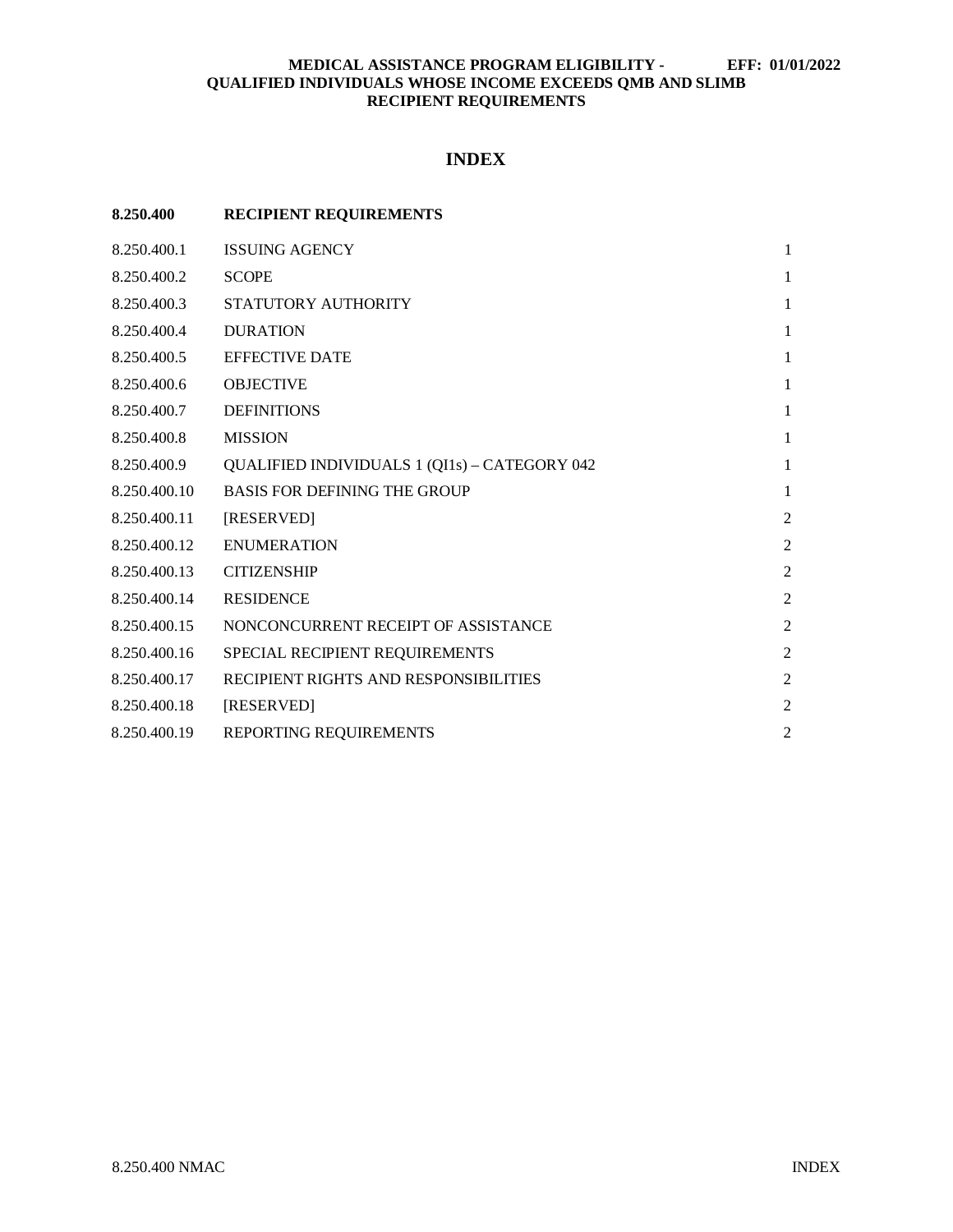**TITLE 8 SOCIAL SERVICES**

# **CHAPTER 250 MEDICAL ASSISTANCE PROGRAM ELIGIBILITY – QUALIFIED INDIVIDUALS WHOSE INCOME EXCEEDS QMB AND SLIMB PART 400 RECIPIENT REQUIREMENTS**

<span id="page-1-0"></span>**8.250.400.1 ISSUING AGENCY:** New Mexico Human Services Department (HSD). [8.250.400.1 NMAC - Rp, 8.250.400.1 NMAC, 1/1/2014]

<span id="page-1-1"></span>**8.250.400.2 SCOPE:** The rule applies to the general public. [8.250.400.2 NMAC - Rp, 8.250.400.2 NMAC, 1/1/2014]

<span id="page-1-2"></span>**8.250.400.3 STATUTORY AUTHORITY:** The New Mexico medicaid program and other health care programs are administered pursuant to regulations promulgated by the federal department of health and human services under Title XIX of the Social Security Act as amended or by state statute. See NMSA 1978, Section 27-1- 12 et seq.

[8.250.400.3 NMAC - Rp, 8.250.400.3 NMAC, 1/1/2014]

<span id="page-1-3"></span>**8.250.400.4 DURATION:** Permanent.

[8.250.400.4 NMAC - Rp, 8.250.400.4 NMAC, 1/1/2014]

<span id="page-1-4"></span>**8.250.400.5 EFFECTIVE DATE:** January 1, 2014, unless a later date is cited at the end of a section. [8.250.400.5 NMAC - Rp, 8.250.400.5 NMAC, 1/1/2014]

<span id="page-1-5"></span>**8.250.400.6 OBJECTIVE:** The objective of this rule is to provide specific instructions when determining eligibility for the medicaid program and other health care programs. Generally, applicable eligibility rules are detailed in the medical assistance division (MAD) eligibility, 8.200 NMAC, *Medicaid Eligibility – General Recipient Policies* Processes for establishing and maintaining medicaid eligibility are detailed in the income support division (ISD) general provisions, 8.100 NMAC, *General Provisions for Public Assistance Programs*. [8.250.400.6 NMAC - Rp, 8.250.400.6 NMAC, 1/1/2014]

# <span id="page-1-6"></span>**8.250.400.7 DEFINITIONS:** [**RESERVED**]

<span id="page-1-7"></span>**8.250.400.8 MISSION:** To transform lives. Working with our partners, we design and deliver innovative, high quality health and human services that improve the security and promote independence for New Mexicans in their communities.

[8.250.400.8 NMAC - Rp, 8.250.400.8 NMAC, 1/1/2014; A, 1/1/2022]

<span id="page-1-8"></span>**8.250.400.9 QUALIFIED INDIVIDUALS 1 (QI1s) - CATEGORY 042:** Medical assistance division (MAD) pays the monthly medicare Part B insurance premium for eligible recipients with income between one hundred and twenty percent and one hundred and thirty-five percent of the federal poverty level (FPL) who are not otherwise eligible for another medical assistance program category of eligibility (QI1s). A QI1 recipient must be covered by medicare Part A. The Part A insurance is a free entitlement to social security beneficiaries who are 65 years of age or older or who have received social security disability payments for 24 months. Fully or currently insured workers, or their dependents, with end-stage renal disease are also covered under medicare. Eligible recipients will be served on a first come, first served basis, contingent upon availability of federal funds. Eligibility will be offered to individuals on a yearly basis. After 1998, eligible recipients currently enrolled in the program will get the first opportunity to continue to receive benefits under this program. [8.250.400.9 NMAC - Rp, 8.250.400.9 NMAC, 1/1/2014; A, 1/1/2022]

<span id="page-1-9"></span>**8.250.400.10 BASIS FOR DEFINING THE GROUP:** QI1s are individuals who would be qualified medicare beneficiaries (QMB) but for the fact that their income exceeds the income levels established for QMB and specified low income medicare beneficiaries (SLIMB). Income eligibility for the QI1s is at least one hundred and twenty percent of the FPL, but less than one hundred thirty-five percent. The state of New Mexico (the state) will permit all individuals to apply for assistance during a calendar year beginning 1998. However, because of the capped allotments, the state shall limit the number of participants in QI1s selected in a calendar year so that the aggregate amount of benefits provided to such individuals in the calendar year is estimated not to exceed the state's allocation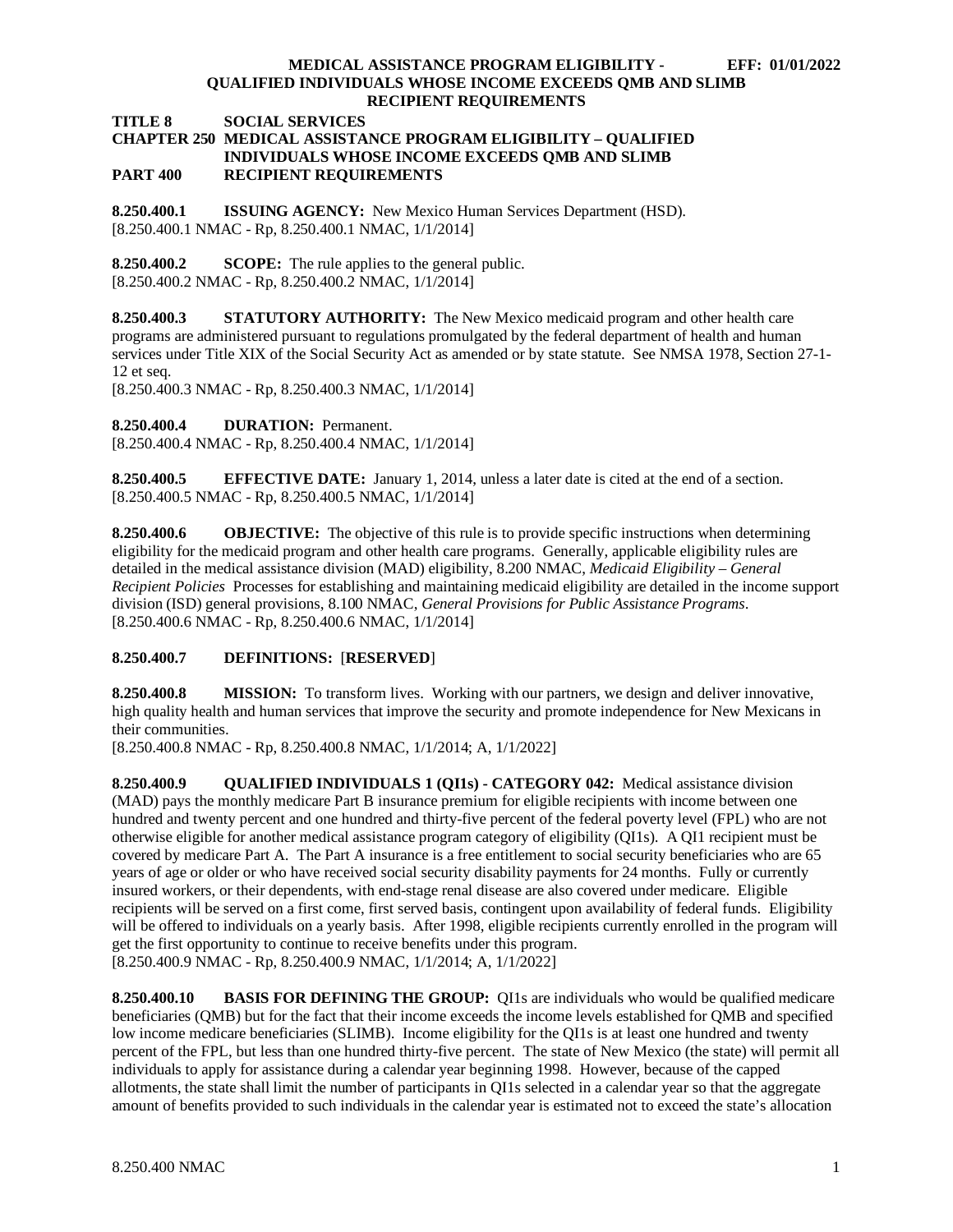for the fiscal year ending in that calendar year. The state shall select QI1s on a first-come, first-served basis (in the order in which they apply). For calendar years after 1998, the state shall give preference to individuals who were QI1s, QMBs, SLIMBs, or qualified disabled working individuals (QDWI) in the last month of the previous year and who continue to be or become QI1s.

[8.250.400.10 NMAC - Rp, 8.250.400.10 NMAC, 1/1/2014; A, 1/1/2022]

# <span id="page-2-0"></span>**8.250.400.11** [**RESERVED**]

<span id="page-2-1"></span>**8.250.400.12 ENUMERATION:** QI1 applicants or re-determining recipients must furnish their social security numbers (SSN). QI1 eligibility shall be denied or terminated for applicants or re-determining recipients who fail to furnish social security numbers.

[8.250.400.12 NMAC - Rp, 8.250.400.12 NMAC, 1/1/2014]

# <span id="page-2-2"></span>**8.250.400.13 CITIZENSHIP:**

**A.** Undocumented non-citizens cannot purchase medicare coverage and, therefore, are not eligible for QI1 benefits. To be eligible for QI1 an applicant or re-determining recipient must be one of the following:

**(1)** a citizen of the United States; or

**(2)** a non-citizen who entered the United States prior to August 22, 1996, as one of the

classes of non-citizens described in 8.200.410 NMAC or a non-citizen who entered the United States as a qualified non-citizen on or after August 22, 1996, and who has met the five year bar listed in 8.200.410 NMAC.

**B.** Verification of citizenship: Individuals entitled to or receiving medicare already meet citizenship and identity requirements.

[8.250.400.13 NMAC - Rp, 8.250.400.13 NMAC, 1/1/2014; A, 1/1/2022]

<span id="page-2-3"></span>**8.250.400.14 RESIDENCE:** An individual must physically present in New Mexico on the date of his or her application or re-determination or on the eligibility determination date and intends to remain in the state. If the applicant or re-determining recipient does not have the present mental capacity to declare intent, the parent, guardian, or adult child can assume responsibility for a declaration of intent. If there is no guardian or relative to assume responsibility for a declaration of intent, the state in which the applicant or re-determining recipient is living is recognized as the state of residence. A temporary absence from the state does not preclude eligibility. A temporary absence is considered to exist when the eligible recipient leaves the state for a specific purpose with a time-limited goal, after the accomplishment of which the eligible recipient intends to return to New Mexico. Refer to 8.200.410.12 NMAC.

[8.250.400.14 NMAC - Rp, 8.250.400.14 NMAC, 1/1/2014]

<span id="page-2-4"></span>**8.250.400.15 NONCONCURRENT RECEIPT OF ASSISTANCE:** An applicant or re-determining recipient is not eligible for Category 042 if he or she is eligible under another medical assistance category of eligibility or if receiving medicaid services from another state.

[8.250.400.15 NMAC - Rp, 8.250.400.15 NMAC, 1/1/2014]

<span id="page-2-5"></span>**8.250.400.16 SPECIAL RECIPIENT REQUIREMENTS:** An applicant or re-determining recipient for QI1 eligibility must meet the specified age or disability requirements to be eligible for medicare Part A. [8.250.400.16 NMAC - Rp, 8.250.400.16 NMAC, 1/1/2014]

<span id="page-2-6"></span>**8.250.400.17 RECIPIENT RIGHTS AND RESPONSIBILITIES:** It is the responsibility of the applicant or re-determining recipient to provide the required information, documents or undertake the actions necessary for HSD to establish eligibility. The applicant or re-determining recipient must grant HSD permission to contact other persons, agencies or sources of information which are necessary in the establishment of eligibility. Failure of the applicant or re-determining recipient to provide or take action will result in a HSD action to deny eligibility. [8.250.400.17 NMAC - Rp, 8.250.400.17 NMAC, 1/1/2014]

# <span id="page-2-7"></span>**8.250.400.18** [**RESERVED**]

<span id="page-2-8"></span>**8.250.400.19 REPORTING REQUIREMENTS:** An applicant, re-determining or eligible recipient must report any change in his or her circumstances which can affect his or her eligibility within 10 calendar days after the change to his or her local income support division (ISD) office. Refer to 8.200.430.19 NMAC.